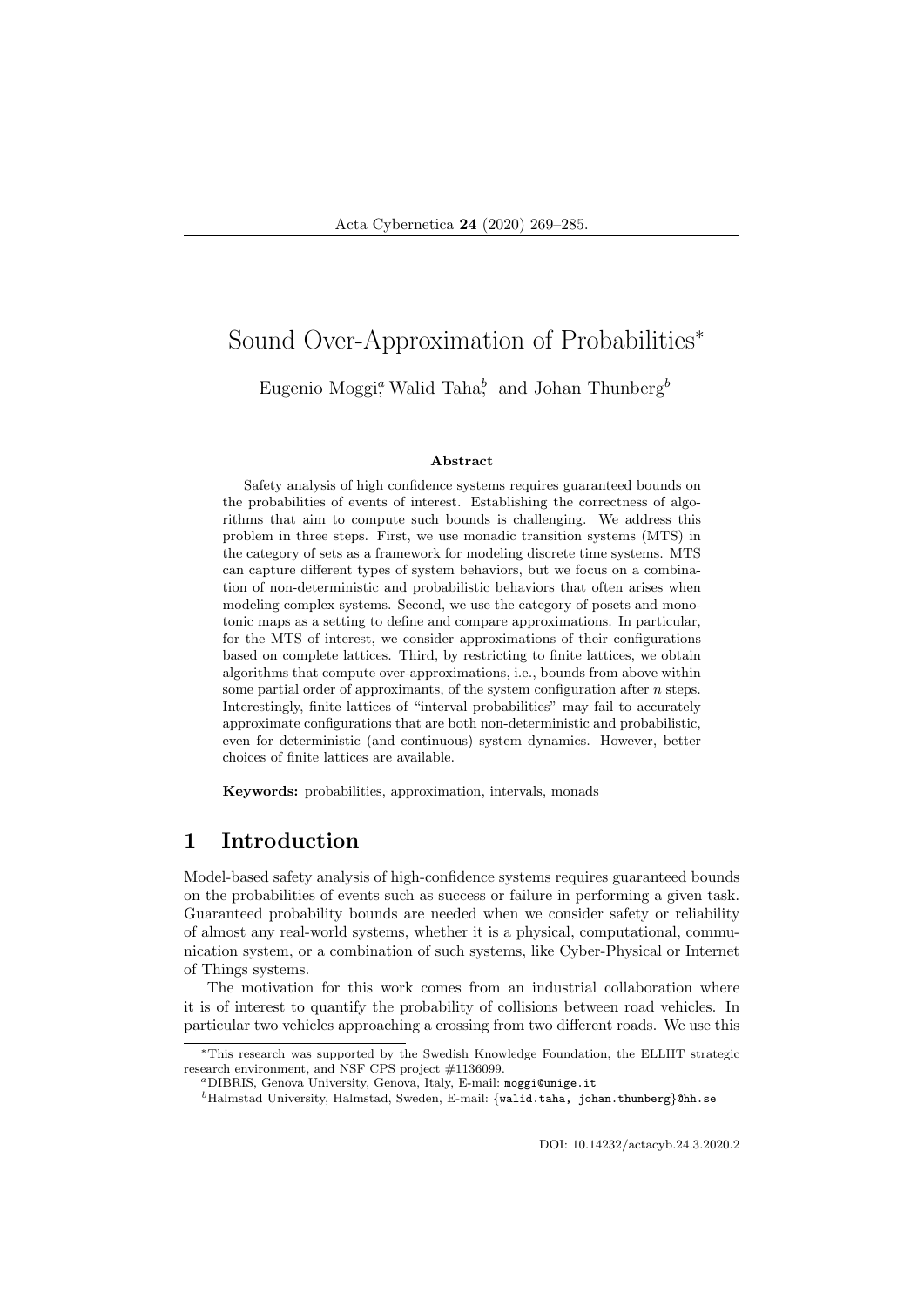scenario as a motivation for the general framework we introduce. A first approach would be to model the vehicles as point masses whose time evolutions are described by a second order deterministic linear dynamic model. With such a model, one could use the explicit solutions of the dynamical systems to e.g., compute feasible regions for communication time-delays. On top of this, non-determinism as well as probabilities can be added step by step. However, such modeling and analysis does not capture the complexity of the system we like to model; it does not treat non-determinism, probabilities and physics concurrently; and in most cases it does not succeed to provide safe guarantees about the collision probabilities for the cars. We need to address this by proposing a more realistic model on the one hand and a rigorous computational framework on the other.

A more realistic model assumes two vehicles under Ackermann steering [10] and includes shapes and nonlinear kinematics and dynamics, since Ackermann steering is modeled by a dynamic system involving trigonometric expressions, making it nonlinear. Such systems do not, in general, have solutions of closed form, which means that the simplified approach described above does not apply. Furthermore, complexity is added to the model by assuming that it provides a trajectory and digital controller for the first vehicle; cooperative driving messages from the first to the second vehicle over a fading channel; a digital controller for the second vehicle to follow the first one based on the received messages, boundaries for the roads; and initial conditions. The event of concern is a *collision*, defined as a non-empty intersection between two vehicle shapes (or a vehicle shape and a road boundary).

An aspect of this type of scenario is under-specification, or non-determinism. It can arise in physical models of systems where multiple behaviors are possible (for example, a perfectly inverted pendulum, where two paths are possible from the initial state), in control components due to drift in clock speed, and in communication components due to unquantified external factors. In contrast to probability, nondeterminism models what is not known, such as the behavior of the environment, or the actions of an opponent. Unfortunately, defining (and correctly computing) probability bounds becomes even more challenging when there is non-determinism. It is useful here to point out and distinguish the following technical problems:

- 1. Probabilities are real-valued quantities, that are rarely known exactly.
- 2. Non-determinism and probabilistic behavior are distinct features, and how to combine them correctly is not obvious.

The first problem has been addressed by extending interval methods to handle uncertainty and imprecision in probabilities (see  $[14]$ ). The second problem has been addressed in the context of automata (see [13]), in order to define and verify the correctness of randomized algorithms, like those used in communication protocols.

In this paper we build on these works to establish correct ways of computing (over-approximations of) such probabilities.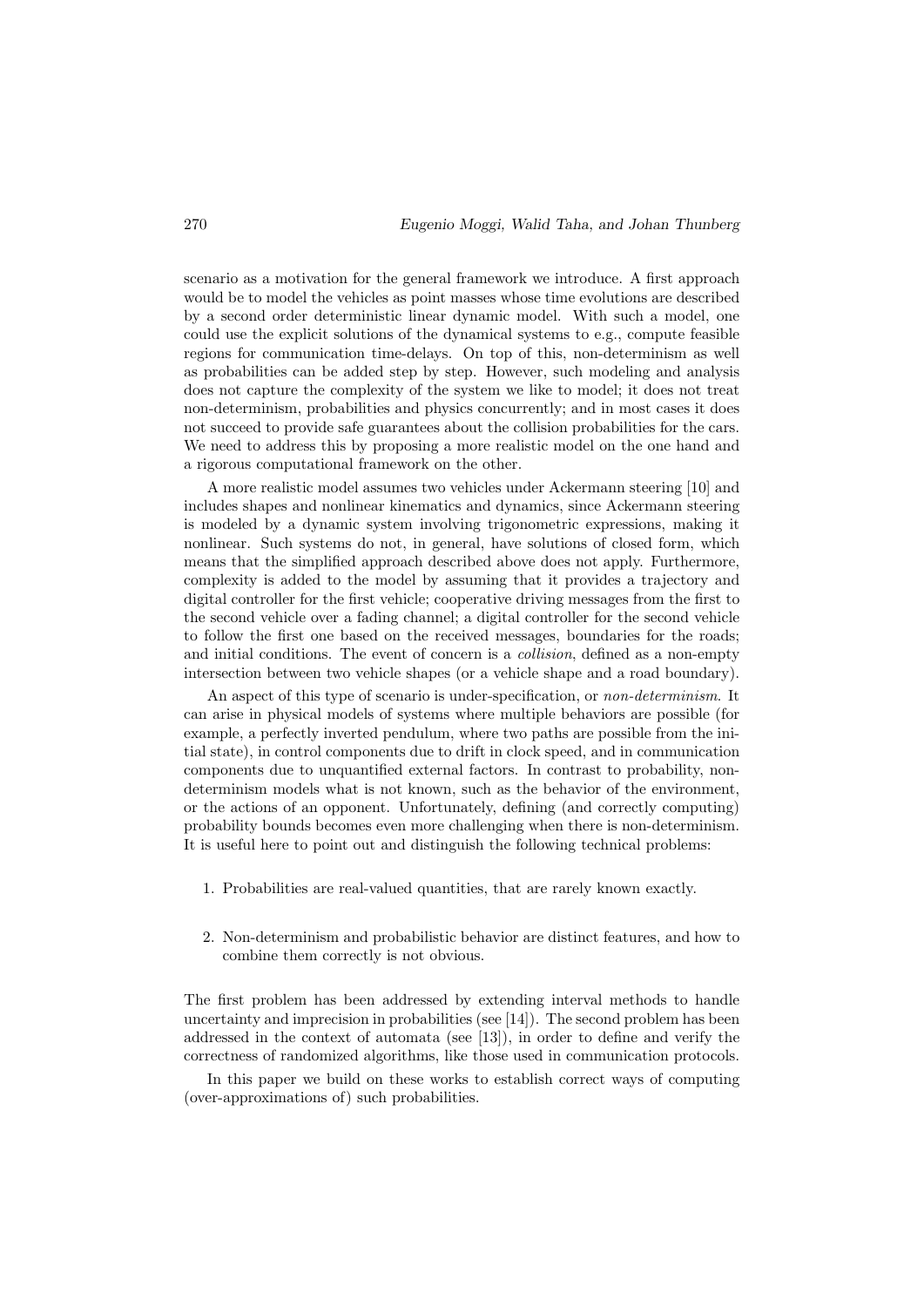#### 1.1 Summary and Contributions

Here we provide a summary of the paper and enlist its contributions. In order to describe these contributions in the most conceivable way, we have to use some technical notation. Readers unfamiliar with the notation are referred to the respective sections under consideration for definitions and explanations.

Sec 2 recalls the definition of monad and related notions, and gives a systematic way to add non-determinism to any monad on the category of sets, in particular one can apply it to the monad of discrete probability distributions.

Sec 3 proposes monadic transition systems (MTS), which specializes the coalgebraic framework for discrete time system modeling (see [12]). A co-algebra  $\alpha: S \to B(S)$ , for an endofunctor B on the category of sets, describes the one-step behavior of a system with state space S. In a MTS  $B$  is replaced by a monad M. A monad has an underlying endofunctor, moreover allows to extend  $\alpha : S \to M(S)$ to a map  $\alpha^*: M(S) \to M(S)$ , and view  $M(S)$  as the set of *configurations*. We exemply the discretizations involved in the MTS modeling of continuous systems.

Sec 4 defines several complete lattices of approximants for subsets of probability distributions on a measurable space (in this context an event is a measurable subset of the space). These lattices are related to the notion of interval probability, which has been used for modeling uncertainty and imprecision in probabilities (see [14]).

Finally, Sec 5 applies the results in Sec 4 to define an algorithm computing over-approximations (bounds from above within a partial order of approximants) for the configuration reached after  $n$  steps by an MTS combining non-determinism and probability. We show that interval probabilities may not provide accurate over-approximations for these configurations (but other approximants do).

## 2 Monads

This section introduces monads, which we will use to provide a uniform treatment for non-determinism and probability. By exploiting the axiom of choice (AC), we show that non-determinism can be added to any given monad on Set by mere composition. This gives a way to build more complex monads, in particular to combine non-determinism and probability, while sub-monads allow to define simpler monads from existing ones.

Monads are an important notion in Category Theory [1, 2]. Moggi [7] proposes strong monads to model computational types, and Manes [6] proposes collection monads on Set to model collection types. We recall the definition of monad (aka Kleisli triple [5]) on Set, i.e., the category with sets as objects and maps (aka functions) as arrows.

**Definition 2.1** (Monad). A monad on Set is a triple  $(M, \eta, \mu)$  such that if X is a set (notation X : Set) then  $M(X)$  : Set and  $\eta_X$  is a map from X to  $M(X)$  (notation  $\eta_X: X \to M(X)$  called **unit**, and if  $f: X \to M(Y)$  then  $f^*: M(X) \to M(Y)$ is its **monadic extension**. Moreover,  $\eta$  and  $\dot{=}$  satisfy the following equations for any  $f: X \to M(Y)$  and  $q: Y \to M(Z)$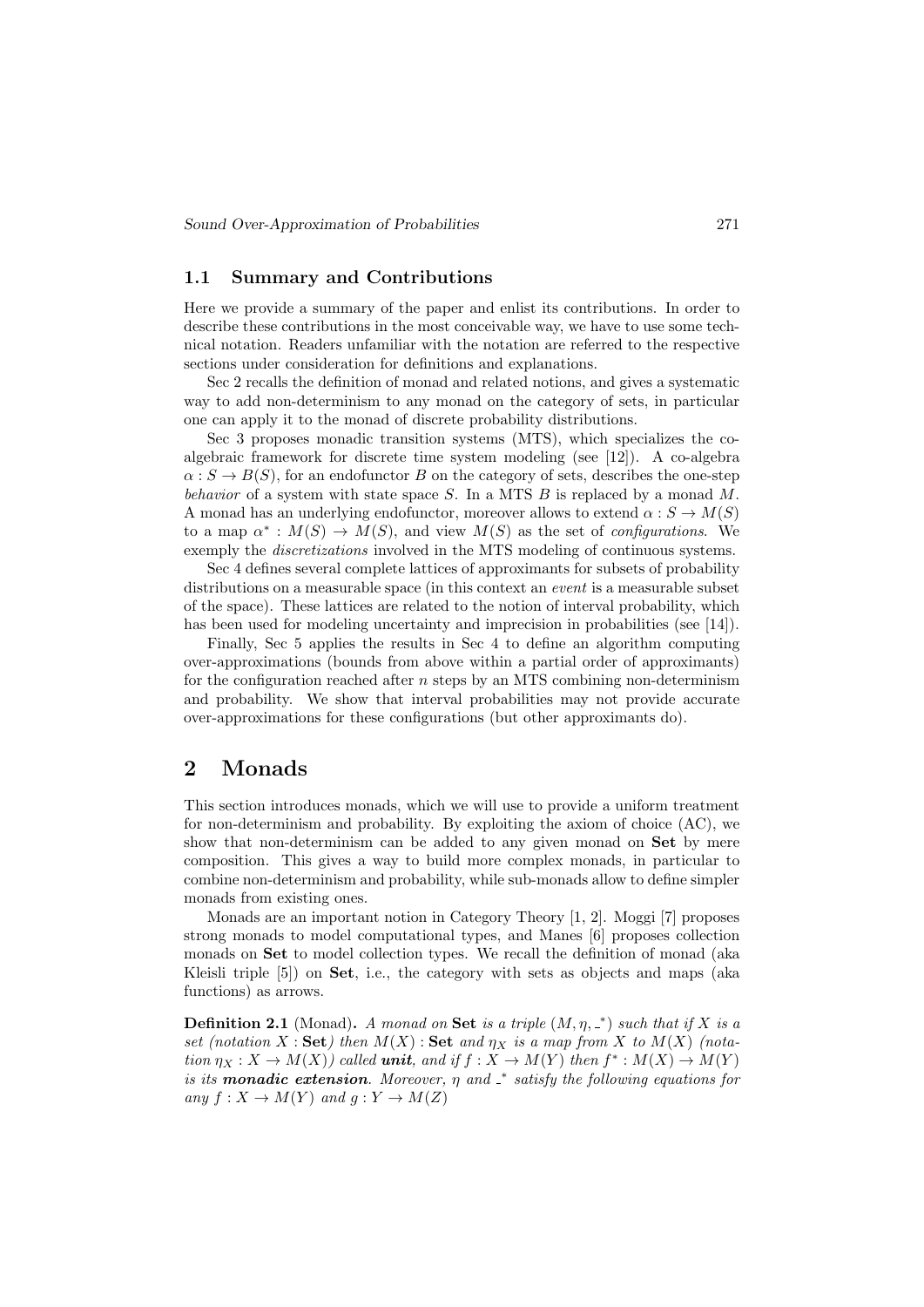- 1.  $f^* \circ \eta_X = f$ , namely  $f^*$  is an extension of f
- 2.  $\eta_X^* = id_{M(X)}$ , the extension of  $\eta$  is the identity
- 3.  $g^* \circ f^* = (g^* \circ f)^*$ , the composition of two extensions is an extension.

We define the M-extension of  $f: X \to Y$  as  $M(f) = (\eta_Y \circ f)^* : M(X) \to M(Y)$ .

**Example 2.1.** Trivial monads are the identity  $I(X) = X$  and the terminal monad  $1(X) = 1$ , where 1 is a singleton set. Monads relevant for this work are:

- **Error** (having one trap state)  $E(X) = X + 1$ , where + is disjoint union, we write  $ok(x)$  for an element in the left component of  $X + 1$  and fail for the unique element in the right component;  $\eta_X(x) = ok(x), f^*(ok(x)) = f(x)$ and  $f^*(fail) = fail.$
- **Powerset (non-determinism with deadlock)**  $P(X)$ , where  $P(X)$  is the set of subsets of X,  $\eta_X(x) = \{x\}$ , and  $f^*(A) = \bigcup_{x:A} f(x)$ . Traditionally, the empty set  $\emptyset$  represents deadlock (i.e., the lack of choice), and  $f^*(\emptyset) = \emptyset$ , since  $f^*$ preserves arbitrary unions.

The P-extension  $P(f) : P(X) \to P(Y)$  of a map  $f : X \to Y$ , is usually called its natural set extension.

**Probabilities**  $D_d(X) = \{p : X \to [0,1] | \sum_{x:X} p(x) = 1\}$  is the set of discrete probability distributions on X, note that the **support**  $s_X(p) = \{x|p(x) > 0\}$ of p must be countable (i.e., with cardinality at most  $\aleph_0$ ) when  $\sum_{x:X} p(x)$  is bounded,  $\eta_X(x)(x') = 1$  if  $x = x'$  else 0, and  $f^*(p)(y) = \sum_{x:X} p(x) \cdot f(x)(y)$ .

More examples, from programming language semantics, can be found in [7].

In general, monads do not compose. However, there are two ways to define monads from other monads: sub-monads and monad transformers. We recall the notion of monad map (and sub-monad), and show that the error monad  $E$  and a sub-monad  $P_+$  of P yield two monad transformers, that map a monad M to the monads  $M \circ E$  and  $P_+ \circ M$ , respectively.

**Definition 2.2** (Monad map). A monad map from M to M', notation  $\sigma : M \rightarrow$ M', is a family of maps  $\sigma_X : M(X) \to M'(X)$  indexed by X : Set such that

 $\eta'_X(x) = \sigma_X(\eta_X(x))$   $(\sigma_Y \circ f)^{*'}(\sigma_X(c)) = \sigma_Y(f^*(c))$ 

We write Mon for the category of monads (as objects) and monad maps (as arrows). We say that M is a **sub-monad** of M' when  $M(X) \subseteq M'(X)$  for every X : Set and the family of these inclusions is a monad map.

**Example 2.2.** The identity monad I is initial in Mon and  $\eta^M : I \to M$  is the unique monad map from  $I$  to  $M$  (similarly the terminal monad 1 is terminal in Mon). In general, if M' is a monad and  $\sigma_X : M(X) \to M'(X)$  is a family of injective maps, then there is at most one monad structure on M (i.e.,  $\eta$  and  $\zeta$ ), which makes  $\sigma$  a monad map. Examples of sub-monads of P and  $D_d$  are: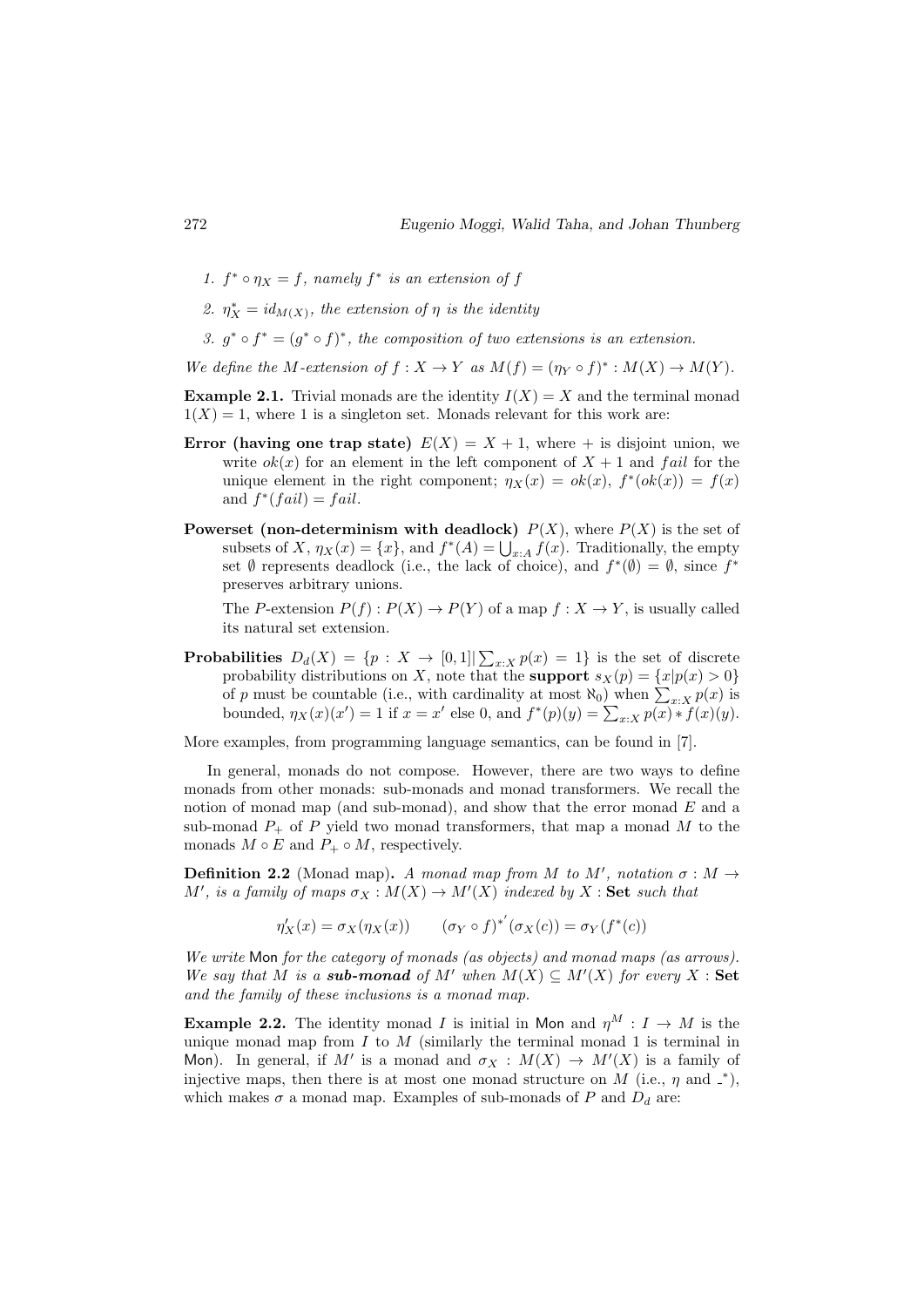Non-empty powerset (non-determinism)  $P_+(X)$  the set of non-empty subsets of X, equivalently  $P_+(X)$  is  $P(X)$  without the empty set (deadlock).

Finite powerset  $P_f(X) \subseteq P(X)$  is the set of finite subsets of X.

**Finite probabilities**  $D_f(X) \subseteq D_d(X)$  is the set of discrete probability distributions with finite support, i.e., the set of  $p : D_d(X)$  such that  $s_X(p)$  is finite.

Examples of monad maps relating the monads introduced so far are



where  $\eta_X^P(x) = \{x\}, \eta_X^E(x) = ok(x), \kappa_X(ok(x)) = \{x\}$  and  $\kappa_X(fail) = \emptyset$ . The support map  $s_X : D_d(X) \to P_+(X)$  is surjective when X is a countable set.

Prop 2.1 and 2.2 show that two constructions, relevant to the rest of the paper, are monads transformers. Prop 2.1 is an instance of a well-known monad transformer, definable in any category with coproducts, while Prop 2.2 defines a new monad transformer, that is specific to the category of sets.

**Proposition 2.1.** If  $(M, \eta, \zeta)$  is a monad, then  $M \circ E$  is the monad  $(M', \eta', \zeta')$ defined as follows:

- $M'(X) = M(E(X))$
- $\eta'_X(x) = \eta_X(\text{ok}(x))$
- $f^{*'}(c) = f^{*}(c)$ , where  $f: X \to M(E(Y))$  and  $f': E(X) \to M(E(Y))$  is the unique map such that  $f'(\alpha k(x)) = f(x)$  and  $f'(fail) = \eta_Y(fail)$ .

Proof.

- If  $f: X \to M(E(Y))$ , then  $f^{*'}(\eta'_X(x)) = f'(\alpha k(x)) = f(x)$ .
- $\eta'_{X}^{*'}(c) = \eta^*_{E(X)}(c) = c.$
- If  $f: X \to M(E(Y))$  and  $q: Y \to M(E(Z))$ , then  $-g^{*'}(f^{*'}(c)) = g'^*(f'^*(c)) = (g'^* \circ f')^*(c)$  and  $-(g^{*'} \circ f)^{*'}(c) = (g'^* \circ f)^{'}(c).$

Therefore, it suffices to show that  $g'^* \circ f' = (g'^* \circ f)' : E(X) \to M(E(Z)).$ This can be proved by case analysis on  $E(X)$ :

$$
-g'^{*}(f'(ok(x)) = g'^{*}(f(x)) = (g'^{*} \circ f)(x) = (g'^{*} \circ f)'(ok(x))
$$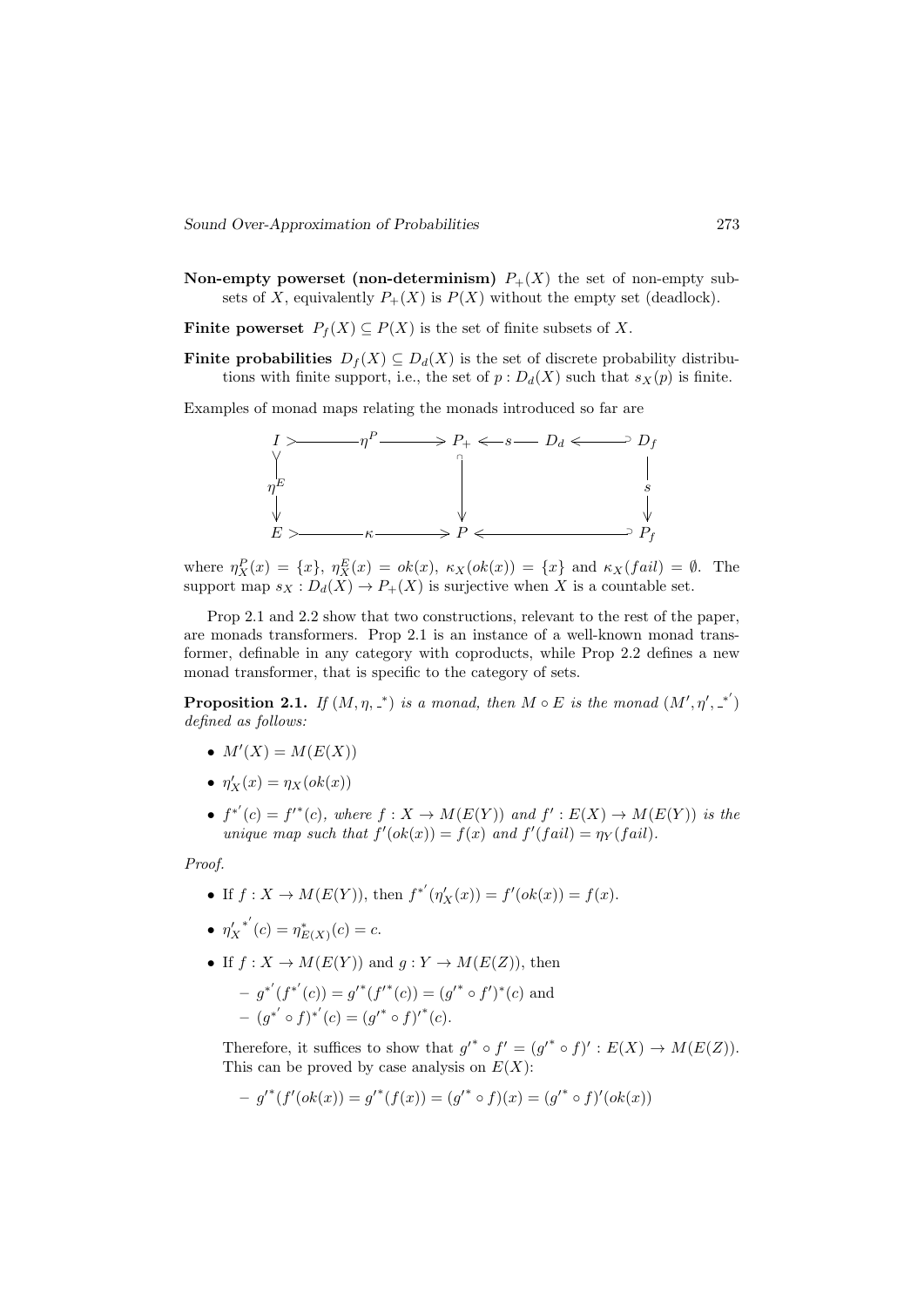$$
-g'^{*}(f'(fail)) = g'^{*}(\eta_Y(fail)) = g'(fail) = \eta_Z(fail) = (g'^{*} \circ f)'(fail).
$$

The result that  $P_+ \circ M$  is a monad relies on the Axiom of Choice (AC):

 $\forall x: X. \exists y: Y. R(x, y) \implies \exists f: X \rightarrow Y. \forall x: X. R(x, f(x)).$ 

Moreover, the result fails if  $P_+$  is replaced by  $P$ .

**Proposition 2.2.** If  $(M, \eta, \underline{\ }^*)$  is a monad, then  $P_+ \circ M$  is the monad  $(M', \eta', \underline{\ }^*)$ defined as follows:

- $M'(X) = P_+(M(X))$
- $\eta'_X(x) = \{\eta_X(x)\}\$
- $F^{*'}(C) = \{f^{*}(c)|c : C \wedge f : \Pi x : X.F(x)\}, \text{ where } F : X \to P_{+}(M(Y)).$

*Proof.* Given  $F: X \to P_+(M(Y))$  the dependent product  $\Pi x: X.F(x)$  denotes the set of maps  $f: X \to M(Y)$  such that  $\forall x: X. f(x): F(x)$ .

• If  $F: X \to P_+(M(Y))$ , then  $F^{*'}(\eta'_X(x)) = \{f(x)|f : \Pi x : X.F(x)\}.$ 

By AC exists a map  $f: \Pi x : X.F(x)$ , because  $\forall x : X.\exists c : M(Y).c : F(x)^1$ .

Moreover, for every  $x : X$  and  $c : F(x)$  is in  $\Pi x : X.F(x)$  also the map  $f[x \mapsto c]$ , which maps x to c and is equal to f on the other elements of X. Therefore,  $\{f(x)|f : \Pi x : X.F(x)\} = F(x)$ .

- ${\eta'_X}^{*'}(C) = {\eta^*_X(c)|c : C} = C$ , since  $\Pi x : X.\eta'_X(x) = {\eta_X}.$
- If  $F: X \to P_+(M(Y))$  and  $G: Y \to P_+(M(Z))$ , then
	- $-G^{*'}(F^{*'}(C)) = \{g^*(f^*(c)) | c : C \wedge f : \Pi x : X.F(x) \wedge g : \Pi y : Y.G(y)\}\$ and  $(G^{*'} \circ F)^{*'}(C) = \{h^*(c)|c : C \wedge h : \Pi x : X.\{g^*(c_x)|c_x : F(x) \wedge g : \Pi y : c_x\}$  $Y.$ G $(u)$ }}

 $G^{*'}(F^{*'}(C)) \subseteq (G^{*'} \circ F)^{*'}(C)$  by taking  $h = g^* \circ f$  and  $c_x = f(x)$  for  $x : X$ . For the other inclusion we apply  $AC$  to  $\forall x : X.\exists c_x : M(Y).c_x : F(x) \wedge h(x) =$  $g^*(c_x)$  to get a map  $f: X \to M(Y)$ , which chooses one  $c_x$  for each  $x: X$ .

 $\Box$ 

There is also a sub-monad relation between the original monad and the monad constructed by these two monad transformers.

<sup>&</sup>lt;sup>1</sup>This is valid only for  $P_+$  and not P, where it is false for every  $F: X \to P(M(Y))$  such that  $\exists x: X.F(x) = \emptyset \land \exists x: X.F(x) \neq \emptyset.$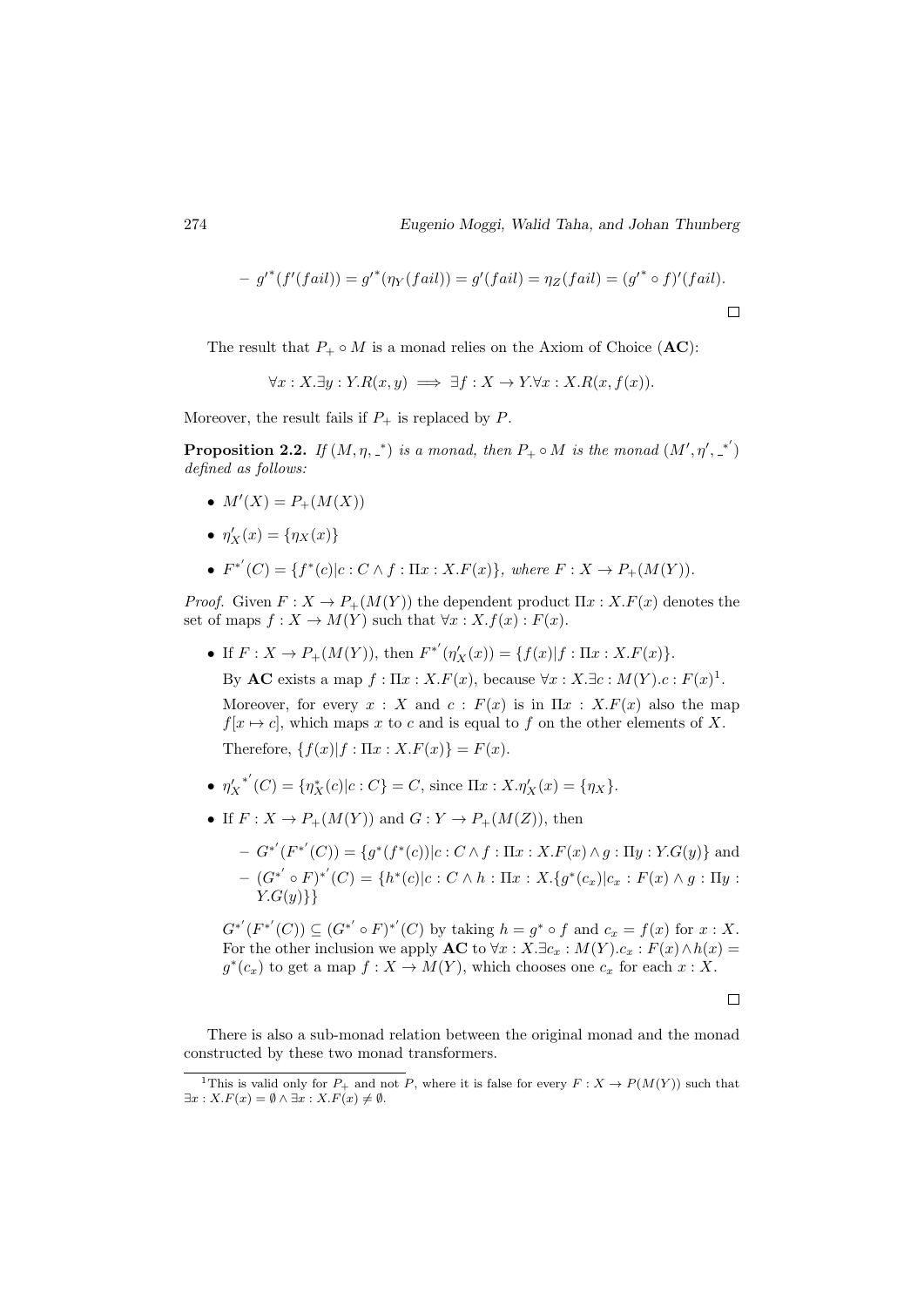Proposition 2.3. The following monad maps show that (up to isomorphisms) P is a sub-monad of  $P_+ \circ E$  and every monad M is a sub-monad of  $P_+ \circ M$  and  $M \circ E$ 

 $P_+ \circ E \Longleftarrow \sigma \longrightarrow P$ 

 $M \circ E \Longleftarrow M(\eta^E)$   $\longrightarrow M > \qquad \eta^P$   $\longrightarrow P_+ \circ M$ 

where  $\sigma_X(A) = \{ fail\}$  if  $A = \emptyset$  else  $\{ok(x)|x:A\}$ .

# 3 Monadic Transition Systems

This section introduces the concept of Monadic Transition Systems (MTS), which unifies a wide range of models, including deterministic automata, non-deterministic automata, Markov chains, and probabilistic automata. At the end we exemplify the use of MTS to model a scenario related to the one described in the introduction.

A transition system (TS) is a pair  $(S, R)$  with R binary relation on the set S. A TS models the dynamics of a closed system, and R allows to model also the part of the closed system that we do not control, typically the environment. There is a bijection between relations  $R: P(S^2)$  and maps  $t: S \to P(S)$ . This suggests a generalization of TS obtained by replacing the monad  $P$  with a monad  $M$ .

**Definition 3.1** (Monadic TS). Given a monad  $(M, \eta, \zeta^*)$ , an M-TS is a map  $t: S \to M(S)$ , and we define the map  $T: \mathbb{N} \to M(S) \to M(S)$  such that  $T_0(c) = c$ and  $T_{n+1}(c) = t^*(T_n(c))$ , which gives the configuration  $T_n(c)$  reached by the system after n steps starting from an initial configuration c.

Example 3.1. A suitable choice of monad allows us to capture several types of computational models (where A is a set representing an input alphabet):

- Deterministic automata  $t: S \to S^A$ ;
- Non-deterministic automata  $t: S \to P(S)^A$ ;
- Discrete time Markov chains  $t : S \to D_d(S)$ :
- Probabilistic automata  $t: S \to D_d(S)^A$ .

The following result says that monad maps allow to view an MTS for a simpler monad as an MTS for a more complex monad.

**Theorem 3.1.** If  $\sigma : M \to M'$  is a monad map and  $t : S \to M(S)$  is an MTS, then  $t' = \sigma_S \circ t : S \to M'(S)$  is an MTS and the following diagram commutes  $M'(S)$   $\longrightarrow T'_n \longrightarrow M'(S)$  $M(S)$   $\longrightarrow$   $T_n \longrightarrow M(S)$  $\sigma_S$ ∧  $\sigma_S$ ∧ thus  $T'_n$  extends  $T_n$ , when M sub-monad of M'.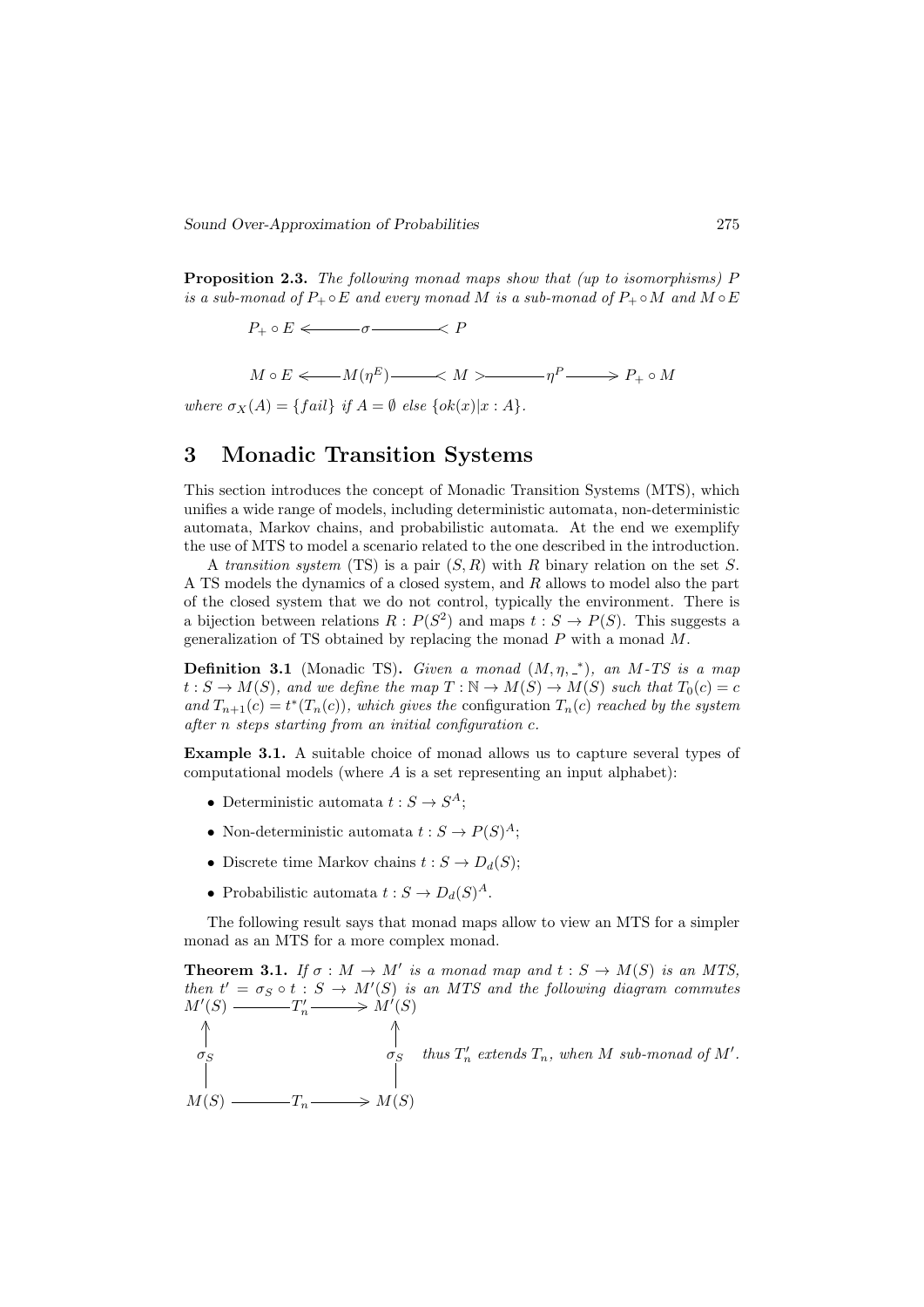**Example 3.2.** We explain why one should consider  $M$ -TS for  $M$  other than  $P$ .

- In P-TS one can have *deadlock states*, i.e., states s such that the set  $t(s)$  of possible next states is empty. In physical systems deadlock states are not realistic, thus  $P_{+}$ -TS are more appropriate, as they exclude such states.
- For safety analysis it is convenient to add a  $fail$  state, and add a transition from  $s$  to  $fail$  when  $s$  is considered unsafe. Therefore, the appropriate choice is a  $(P_+ \circ E)$ -TS. Since *fail* is a trap state, *fail* :  $T_n(c)$  means that the system starting from the initial configuration  $c$  may fail within the first  $n$  steps.
- If a system may have also random behavior, then the appropriate choice is a  $(P_+ \circ D_d \circ E)$ -TS. In particular,  $T_n(c)$  allows to check whether u is an upper-bound to the probability of failure within the first  $n$  steps, i.e.,  $\forall p: T_n(c) . p(fail) \leq u.$

Our goal is the over-approximation of  $T_n(c)$ :  $M(S)$ . This reduces to the problem of over-approximating the monadic extension  $t^*: M(S) \to M(S)$ , or, more generally, a map  $f : M(S) \to M(S)$ . The notion of over-approximation (see Def 4.2) requires a partial order, thus we must view  $M(S)$  as a subset of a partial order, and move from Set to the category Po of posets and monotonic maps (see Sec 4). When  $M(S) = P_+(D_d(S+1))$  the obvious choice of complete lattice is  $P(D_d(S+1))$ ordered by inclusion, where over-approximations are usually called enclosures.

#### 3.1 Limitations of MTS in Set

Restricting MTS to the category Set of sets has benefits and limitations:

- Benefits: sets are simple, every monad on Set is strong in a unique way, discrete probability distributions form a monad on Set, and one can add nondeterminism to any monad on Set (by exploiting the axiom of choice).
- Limitations: sets are too simple to directly model systems with continuous time or a continuous state space  $S$ , for instance the uniform distribution on the unit interval  $[0, 1]$  is not among the discrete probability distributions on  $[0, 1]$ .

However, there are ways to mitigate these limitations and make our results useful also for analyzing systems with continuous time, namely:

- The model of a system can be modified so that it jumps to a *trap state* (i.e., one from which the system cannot exit), when a failure occurs. This amounts to replace the state space S with  $S + E$ , where E is a set of trap states.
- The probability  $p_t(e)$  that trap state e is reached at time t is monotone in t. Thus, we can replace continuous time with a discrete subset  $\{\delta \cdot n | n : \mathbb{N}\}\)$  and approximate  $p_t(e)$  with an interval  $[p_n(e), p_{n+1}(e)]$  when  $\delta * n \le t \le \delta * (n+1)$ .

Moreover, Sec 4 provides over-approximations for subsets of probability distributions on any *measurable space*, though in Set one can consider only probability distributions on *discrete spaces*.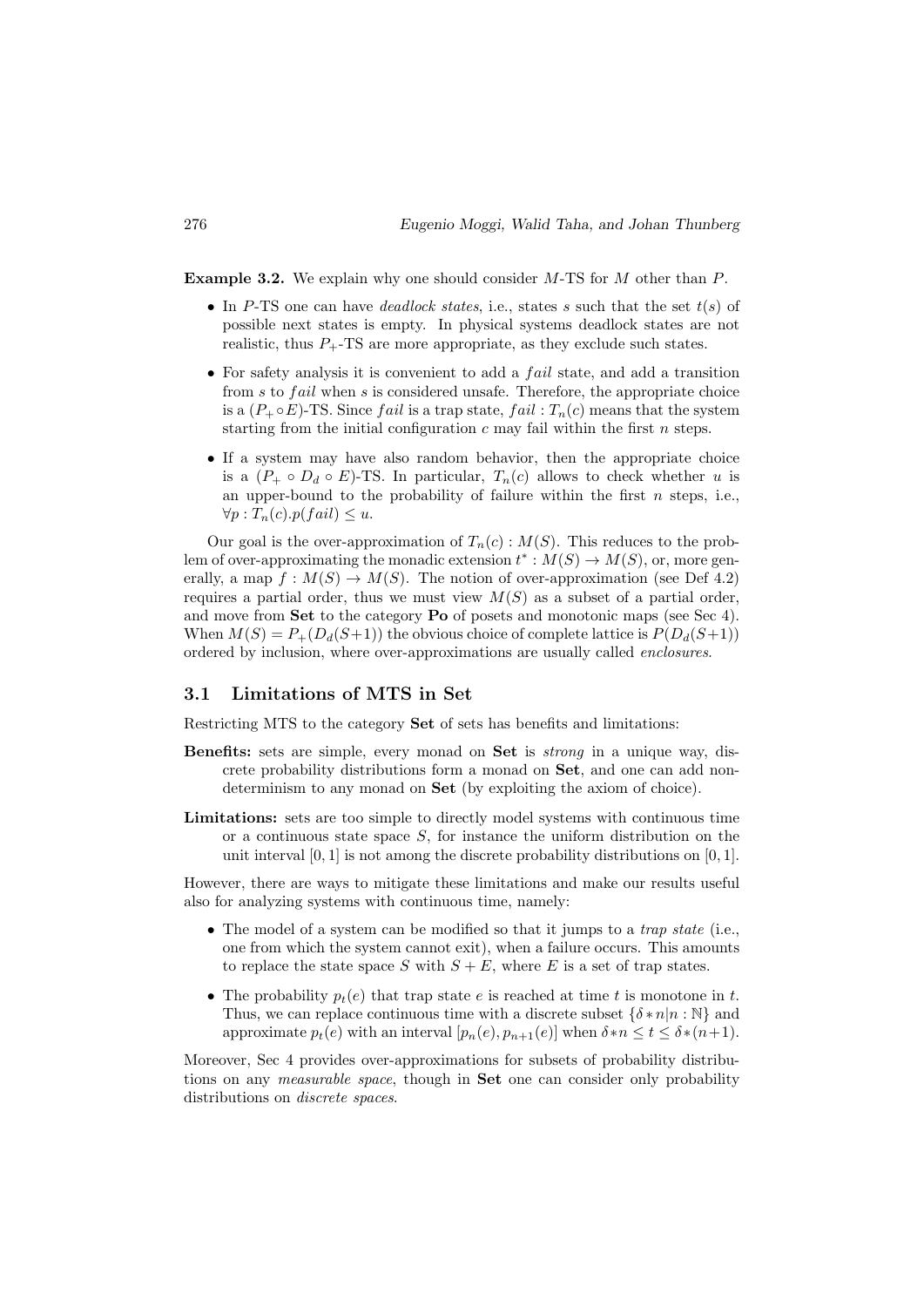#### 3.2 MTS modeling of a two-car collision

As an illustration of the proposed framework, we provide an MTS-model, whose motivation stems from an industrial collaboration, where it was of interest to quantify the probability of collision between two cars approaching an intersection from two different roads. The initial configuration of the system involves non-determinism and probabilities, while the simplified deterministic dynamics models the two cars  $i = 1, 2$  as point masses moving on two intersecting lines according to the ODE  $x_i'(t) = v_i$ , where  $x_i(t)$  is the position of car i w.r.t. the intersection.

The initial positions are not known exactly,  $x_i(0) : X(0) = [-15.1, -14.9]$ , and the constant speeds of the two cars depend on two random variables  $v_i$  drawn from the interval  $V(0) = [1.9, 2.1]$  according to the uniform distribution.

We say that a *car collision* occurs when  $|x_1(t)| \leq 0.5 \wedge |x_2(t)| \leq 0.5$ , i.e., when both are at most 0.5m from the intersection.

We take  $S = ([1, 3] \times [-16, 1])^2$ , where a state  $((v_i, x_i)|i = 1, 2) : S$  gives speed and position of the two cars (including the speeds in the state is essential and makes the system dynamics deterministic).

We turn the above description into an MTS  $f : S \to E(S)$ , by replacing continuous time with discrete time (i.e., we choose a sampling interval  $\delta > 0$ ):

fail  $f((v_1, x_1), (v_2, x_2)) = fail$  when  $\exists d : [0, \delta] \forall i = 1, 2 \forall i = 1, 2 \forall i \in \mathbb{Z}$ , else

safe  $f((v_1, x_1), (v_2, x_2)) = safe$  when  $\exists d : [0, \delta] \cdot \exists i = 1, 2 \cdot x_i + v_i d > 0.5$ , else

move  $f((v_1, x_1), (v_2, , x_2)) = ((v_1, y_1), (v_2, y_2))$  when  $\forall i = 1, 2, y_i = x_i + v_i \delta \leq 1$ 

*fail* is the error state added by the monad  $E(-)$ , and denotes a collision, while safe can be any state in S such that  $x_1 > 0.5 \vee x_2 > 0.5$ . By composing  $f : S \to E(S)$ with the monad morphism from E to  $M = P_+ \circ D_d \circ E$ , we can lift f to an MTS  $f: S \to M(S)$  (and use Thm 3.1), needed to handle the non-determinism in the initial positions and the random choice of accelerations.

Finally, we must define the initial configuration  $c : P_+(D_d(S))$ , but the uniform distribution on  $V(0)$  is not discrete. Thus, we partition  $V(0)$  into m intervals  $V_i(0)$ of equal size, approximate the uniform distribution with the set of discrete distributions p such that  $\forall j : m$ .  $\sum_{v: V_j(0)} p(v) = 1/m$ , and define c as the set

$$
\left\{ p: D_d(S) \mid \exists x_1, x_2 : X(0). \forall j, k : m. \sum_{v_1: V_j(0), v_2: V_k(0)} p((v_1, x_1), (v_2, x_2)) = \frac{1}{m^2} \right\}.
$$

System vs models. We have one continuous model of the system, but a spectrum of MTS-models, with parameters  $\delta$  and  $m: \delta$  is for time discretization and affects only the transition map, while  $m$  affects only the initial configuration. Since these models are so simple, we can compute the exact probability of collision  $p_{fail}$  in the continuous model, and compare it with those in the MTS-models, say  $p_{fail}(\delta, m)$ .

The probability  $p_{fail}$  is the max for  $(x_1, x_2) : X(0)^2$  of the ratio between the areas of  $R_1(x_1, x_2) \cup R_2(x_1, x_2)$  and  $V(0)^2$ , where  $R_i(x_1, x_2)$  are the convex polygons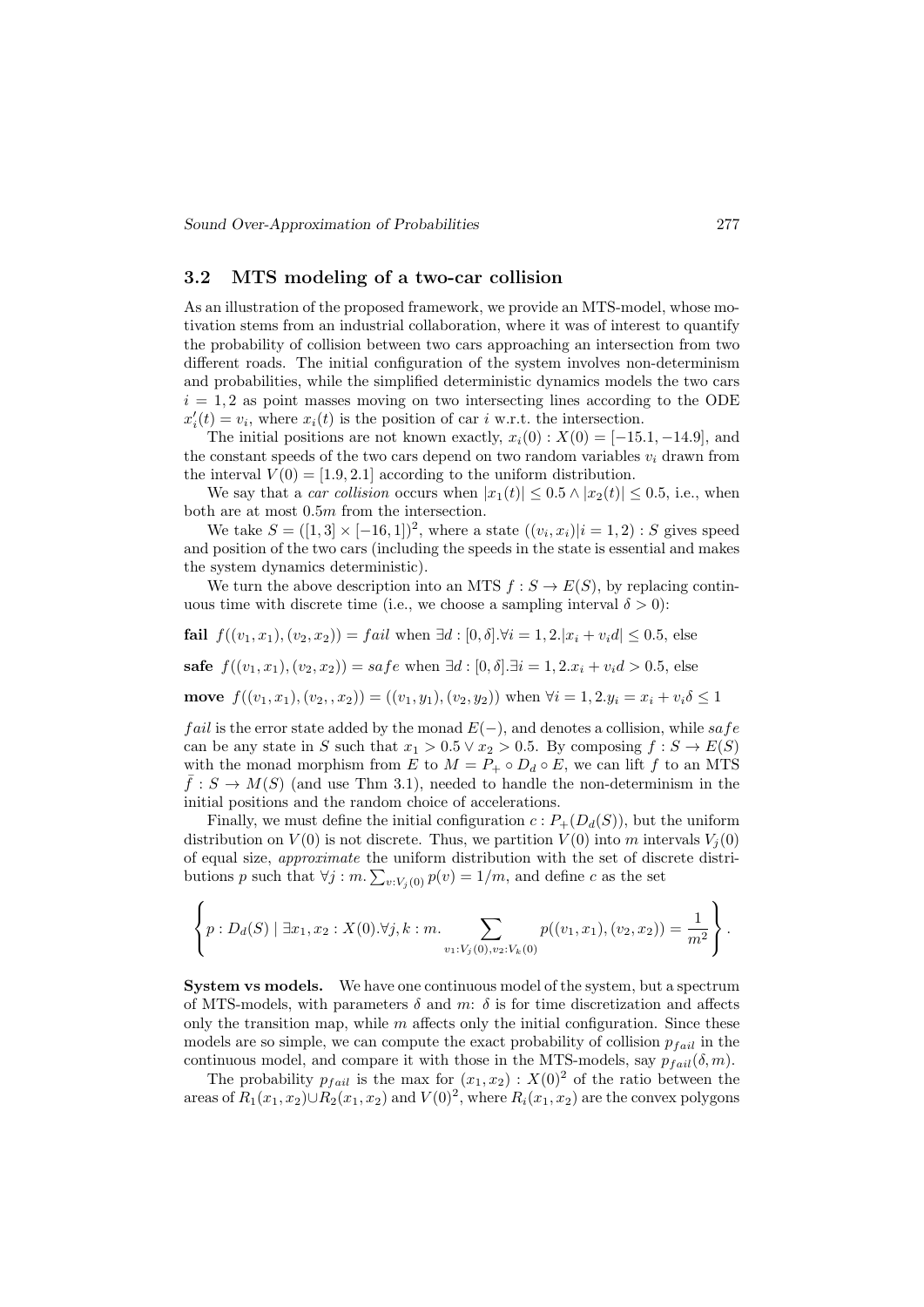• 
$$
R_1(x_1, x_2) = \{(v_1, v_2) : V(0)^2 | -0.5v_1 \le x_2v_1 + v_2(0.5 - x_1) \le 0.5v_1\}
$$

•  $R_2(x_1, x_2) = \{(v_1, v_2) : V(0)^2 | -0.5v_2 \le x_1v_2 + v_1(0.5 - x_2) \le 0.5v_2\}.$ 

The max is obtained when  $x_1 = x_2 = -15.9$ , in this case the two polygons have the same area and disjoint interiors, thus  $p_{fail} = \frac{2 * |R_i(x_1, x_2)|}{0.04} = 0.86217$ .

 $p_{fail}(\delta, m)$  is computed similarly, but with  $R_i(x_1, x_2)$  replaced by the union of the boxes in the partition of  $V(0)^2$  determined by m, that intersect  $R_i(x_1, x_2)$ . This union does not depend on  $\delta$  and  $0 \leq p_{fail}(\delta, m) - p_{fail} \leq O(\frac{1}{m})$  for  $m > 0$ .

# 4 Interval Probabilities

Intervals probabilities [14] approximate probability distributions, in the same way as intervals approximate real numbers in interval arithmetic [8, 9]. In this section we address the problem of over-approximating subsets of  $\Pi(X, F)$ , i.e., the set of probability distributions on a measurable space  $(X, F)$ . The problem is addressed by moving to the category Po of posets and monotonic maps, which provides the appropriate setting to define abstract interpretations [3]. We show that interval probabilities fail to accurately approximate systems behaviors that combine nondeterminism and probability, even for systems as simple as that in Sec 3.2. However, there are other abstract domains, that provide more accurate approximants.

**Definition 4.1** ([14]). A measurable space is a pair  $(X, F)$ , where X is a set and F is a  $\sigma$ -field (aka  $\sigma$ -algebra) on X, i.e., a subset  $F \subseteq P(X)$  such that  $\emptyset \in F$  and F is closed under complement and countable unions.  $P(X)$  is the biggest  $\sigma$ -field on X. A **K-function** (aka probability distribution) on  $(X, F)$  is a map  $\mu : F \to [0, 1]$ such that  $\mu(X) = 1$  and  $\mu(\cup_n A_n) = \sum_n \mu(A_n)$  for every family  $(A_n | n : \mathbb{N})$  of disjoint subsets in F. We write  $\Pi(X, F)$  for the set of K-functions on  $(X, F)$ .

**Example 4.1.** There is an injective map  $\iota_X : D_d(X) \longrightarrow \Pi(X, P(X))$  given by  $\iota_X(p)(A) = \sum_{x:A} p(x)$ , which is bijective when X is countable. Thus, results on approximating subsets of  $\Pi(X, P(X))$  turn into results on approximating subsets of  $D_d(X)$ . If  $(X, F)$  is a measurable space and  $\mu : \Pi(X, P(X))$ , then  $\mu_F : \Pi(X, F)$ , where  $\mu_F : F \to [0,1]$  is  $\mu$  restricted to F. However, for some  $(X,F)$  there are  $\mu' : \Pi(X, F)$ , that are not the restriction of some  $\mu : \Pi(X, P(X))$ , e.g.

• If X has cardinality  $\aleph_1$ , then  $\iota_X : D_d(X) \longrightarrow \Pi(X, P(X))$  is bijective (see [11, Thm 5.6]). Define F as the smallest  $\sigma$ -field on X generated by the singletons, i.e.,  $A : F$  if A or its complement is a countable subset of X.

Let  $\mu'(A) = 0$  if A is countable else 1, then  $\mu' : \Pi(X, F)$ , but  $\mu'$  cannot be the restriction of some  $\mu : \Pi(X, P(X))$ , otherwise  $\mu'(\lbrace x \rbrace) > 0$  for some  $x : X$ .

• If  $X = [0, 1]$  and F is the  $\sigma$ -field generated by the intervals  $[0, a]$  for  $a : X$ (this is the  $\sigma$ -field generated by the standard topology on [0, 1]), then the uniform distribution  $\mu'$ :  $\Pi(X, F)$  is the unique probability distribution on  $(X, F)$  such that  $\mu'([0, a]) = a$ .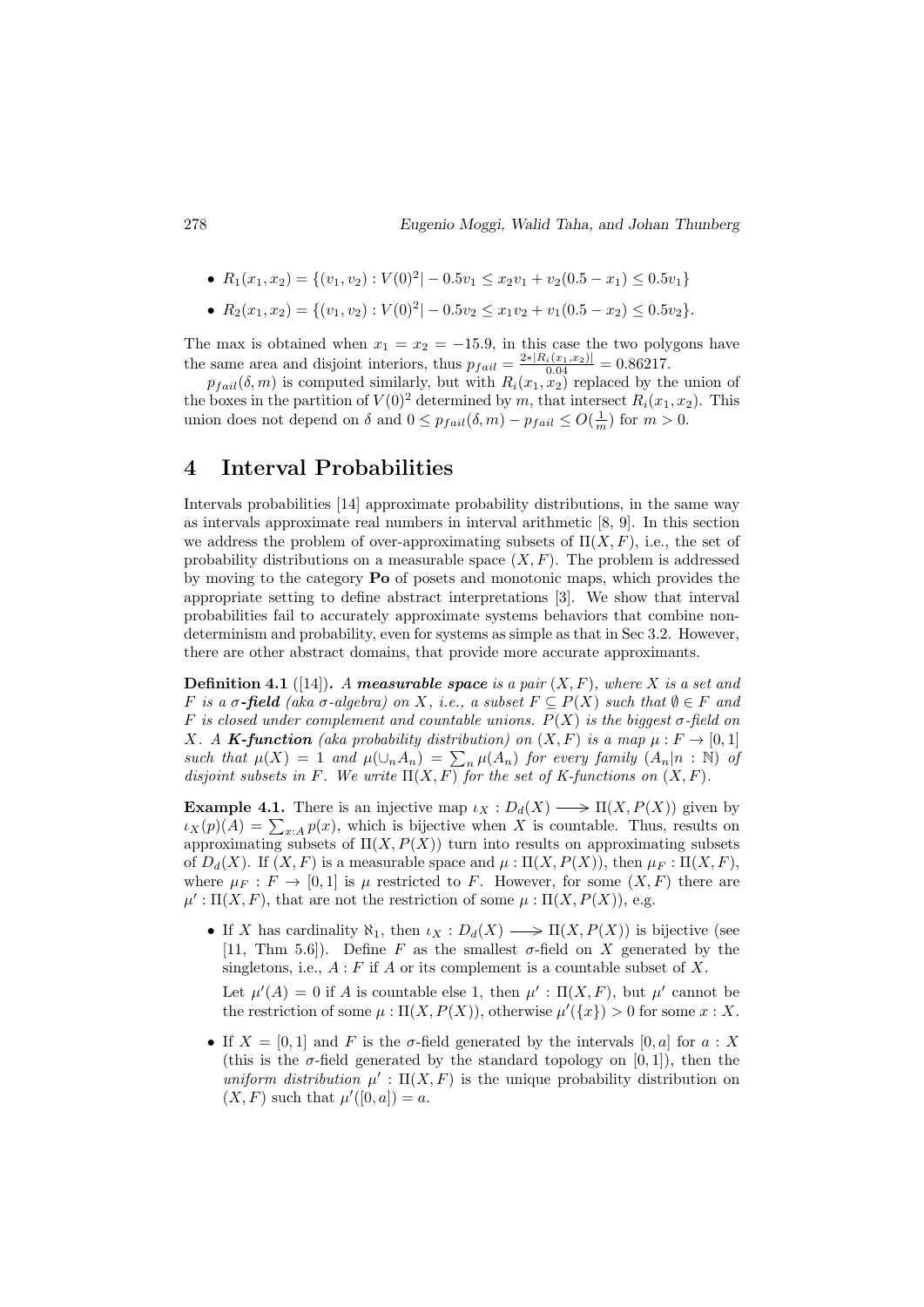If the *continuum hypothesis* is true, i.e., the cardinality of  $[0, 1]$  is  $\aleph_1$ , then no  $\mu: \Pi(X, P(X))$  extends the uniform distribution  $\mu'$  (i.e.,  $\mu' = \mu_F$  is false).

We use *adjunctions* to define *over-approximation* relations between two posets, a concrete domain  $C$  and an abstract domain  $A$  (in our case a poset of approximants).

**Definition 4.2.** An adjunction  $\alpha \dashv \gamma$  in Po (aka Galois connection) is a pair of maps  $C \leq^{\gamma} A$  in Po such that  $\forall c : |C| \cdot \forall a : |A| \cdot c \leq_C \gamma(a) \iff \alpha(c) \leq_A a$ . The map  $\gamma$  is called the **right adjoint** to  $\alpha$ , and  $\alpha$  the **left adjoint** to  $\gamma$ . We say that  $a : A$  is an over-approximation of  $c : C \iff c \leq_C \gamma(a)$  (notation  $c \leq_{\gamma} a$ ).

**Remark 4.1.** A simpler definition of over-approximation, given using  $C$  only, is a is an over-approximation of c when  $c \leq_C a$ . However, having a separate poset A makes explicit the implementation choices about the set of approximants. For instance, if C is the complete lattice of subsets of  $\mathbb R$  ordered by inclusion, possible choices for A are

- 1. The poset of intervals  $[\underline{x}, \overline{x}]$ , i.e., pairs of real numbers such that  $\underline{x} \leq \overline{x}$ , ordered by  $[\underline{x}, \overline{x}] \leq_A [y, \overline{y}] \iff y \leq \underline{x} \leq \overline{x} \leq \overline{y}.$
- 2. The finite poset of floating point intervals.
- 3. The finite poset of finite unions of floating point intervals.

The over-approximation relation is defined only in terms of the monotonic map  $\gamma$ . In the three examples of A above the definition of  $\gamma$  is obvious. These  $\gamma$  do not have a left adjoint, but it suffices to add a top  $\top$  and bottom  $\bot$  element and define  $\gamma(T) = \mathbb{R}$  and  $\gamma(\perp) = \emptyset$ , to have a left adjoint. Existence of a left adjoint  $\alpha$  is important, since it ensures that  $\alpha(c)$  is the *best* over-approximation of  $c : C$ , i.e.,  $c \leq_{\gamma} a \iff \alpha(c) \leq_A a$ .

Definition 4.3. The following functors allow to move between Set and Po

- Set  $\leftarrow U$  $\begin{array}{c} \leftarrow U \longrightarrow \Gamma \ \Gamma \longrightarrow U \ \end{array}$  forgetful functor  $U(Y, \leq_Y) = Y \ \text{(} X, =) \ \end{array}$  J left adjoint to U
- $\mathbb{P}: \mathbf{Set} \longrightarrow \mathbf{Po}, \text{ where } \mathbb{P}(X) \text{ is the complete boolean algebra } (P(X), \subset), \mathbb{P}(f)$ is the direct image map, which preserves sups (unions), thus it is monotonic.

In **Po** our goal can be cast as follows: find adjunctions  $\mathbb{P}(D) \subseteq \gamma$  $\top$  $\alpha \longrightarrow$ A, where

D is a subset of  $\Pi(X, F)$  with  $(X, F)$  measurable space. The goal is achieved by (Lemma 4.1 and) Thm 4.1, which offers a choice of adjunctions, where A is a complete lattice (in applications the lattices of interest are finite). Def 4.4 summarizes the poset constructions needed to define A. Thm 4.1 is proved by applying Prop 4.1, while the lemmas ensure that we are working with complete lattices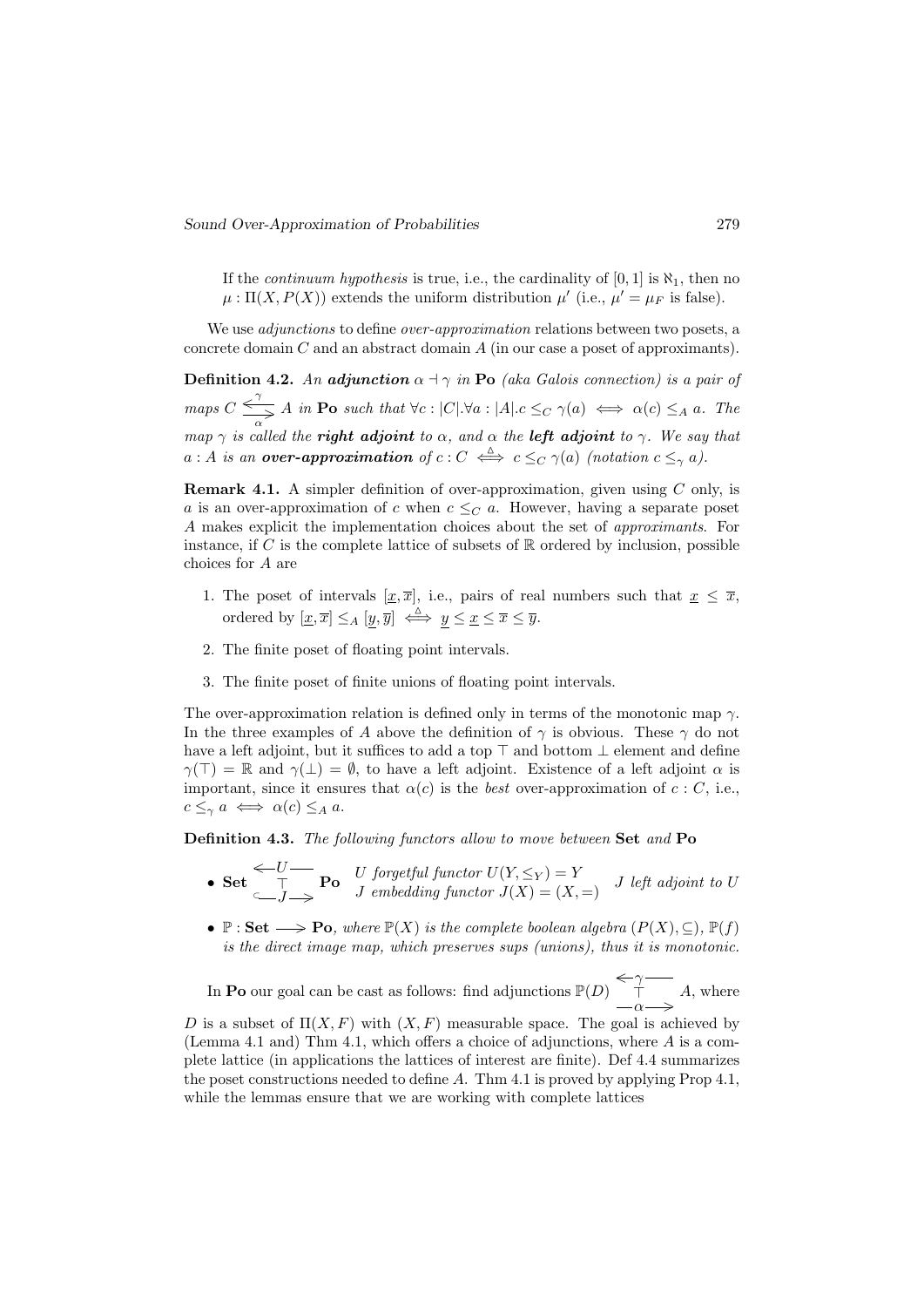**Definition 4.4** (Posets). Given two posets  $X$  and  $Y$ , one can define the posets:

- $Y^X$  of monotonic maps  $\text{Po}(X, Y)$  with the point-wise order
- $\mathbb{C}(Y)$  of convex sets in Y, i.e.the sub-poset of  $\mathbb{P}(U(Y))$  consisting of subsets C such that  $\forall y_1, y_2 : C.\forall y : Y.y_1 \leq_Y y \leq_Y y_2 \implies y : C$
- $\mathbb{I}(Y)$  of intervals in Y, i.e. the sub-poset of  $\mathbb{P}(U(Y))$  consisting of the subsets  $[y, \overline{y}] \stackrel{\Delta}{=} \{y|y \leq_Y y \leq_Y \overline{y}\}$  with  $y \leq_Y \overline{y}$
- $Y_{\perp}$ , called lifting of Y, i.e., Y extended with a new least element  $\perp$

Any  $\sigma$ -field F on X is a boolean sub-algebra of the complete boolean algebra  $\mathbb{P}(X)$ .

**Remark 4.2.** It is easy to show that  $\mathbb{C}(Y)$  is a complete lattice and  $\mathbb{I}(Y)$  is a sub-poset of  $\mathbb{C}(Y)$ , moreover

- $\mathbb{C}(Y) = \mathbb{P}(Y)$ , when Y is a flat poset (i.e., a set ordered by equality), and
- $\mathbb{C}(Y) \cong \mathbb{I}(Y)_{\perp}$ , when Y is a finite linear order.

We write [L, U] for the set  $\{y|\exists l : L, u : U.l \leq_Y y \leq_Y u\} : \mathbb{C}(Y)$ , where L and U are subsets of  $U(Y)$ . If Y is a finite poset, then each  $C : \mathbb{C}(Y)$  is of the form  $[L, U]$ , where  $L$  and  $U$  are the sets of minimal and maximal elements in  $C$ , respectively.

Complete lattices, i.e., posets with all sups (and all infs), enjoy remarkable properties in relation to adjunctions. Therefore, it is useful to know under what assumptions a poset construction yields a complete lattice.

**Proposition 4.1.** If X is a complete lattice and  $f : \textbf{Po}(X, Y)$ , then f has a right  $adjoint \iff f$  preserves sups (dually, f has a left adjoint  $\iff f$  preserves infs).

Proof. The implication from left to right is obvious, since left adjoint preserve all colimits. The other implication holds, since  $f^{(R)}(y) = \sup\{x : X | f(x) \leq_Y y\}$ is a right adjoint to f, i.e.,  $\forall x : X.\forall y : Y.x \leq_X f^{(k)}(y) \iff f(x) \leq_Y y$ , as  $f(f^R(y)) \leq_Y y.$  $\Box$ 

**Lemma 4.1.** If X is a subset of Y, then  $\mathbb{P}(X) \leq C$  -  $\cdot$  ( $X \cap -$ )  $\begin{CD} \begin{matrix} \cdot & \cdot & \cdot & \cdot \\ \cdot & \cdot & \cdot & \cdot \\ \hline \end{matrix} & \longrightarrow \begin{matrix} \mathbb{P}(Y). \end{matrix}$ 

*Proof.* Let  $\iota$ : **Set**(X, Y) be the inclusion map, then  $\mathbb{P}(\iota)$ : **Po**( $\mathbb{P}(X), \mathbb{P}(Y)$ ) is an inclusion map, which preserves sups (i.e., unions). Therefore,  $\mathbb{P}(\iota)$  has a right adjoint R (by Prop 4.1), and it is immediate to check  $R(B) = X \cap B$ .  $\Box$ 

**Lemma 4.2.** If F is a  $\sigma$ -field on X (ordered by inclusion) and [0,1] is the unit interval (linearly ordered), then  $\Pi(X, F)$  is a subset of  $U([0, 1]^F)$ .

*Proof.* If  $\mu$ :  $\text{Set}(F, [0, 1])$  is a probability distribution in  $\Pi(X, F)$ , then it is necessarily monotonic, i.e.,  $\mu : \mathbf{Po}(F, [0, 1]) = U([0, 1]^F)$ .  $\Box$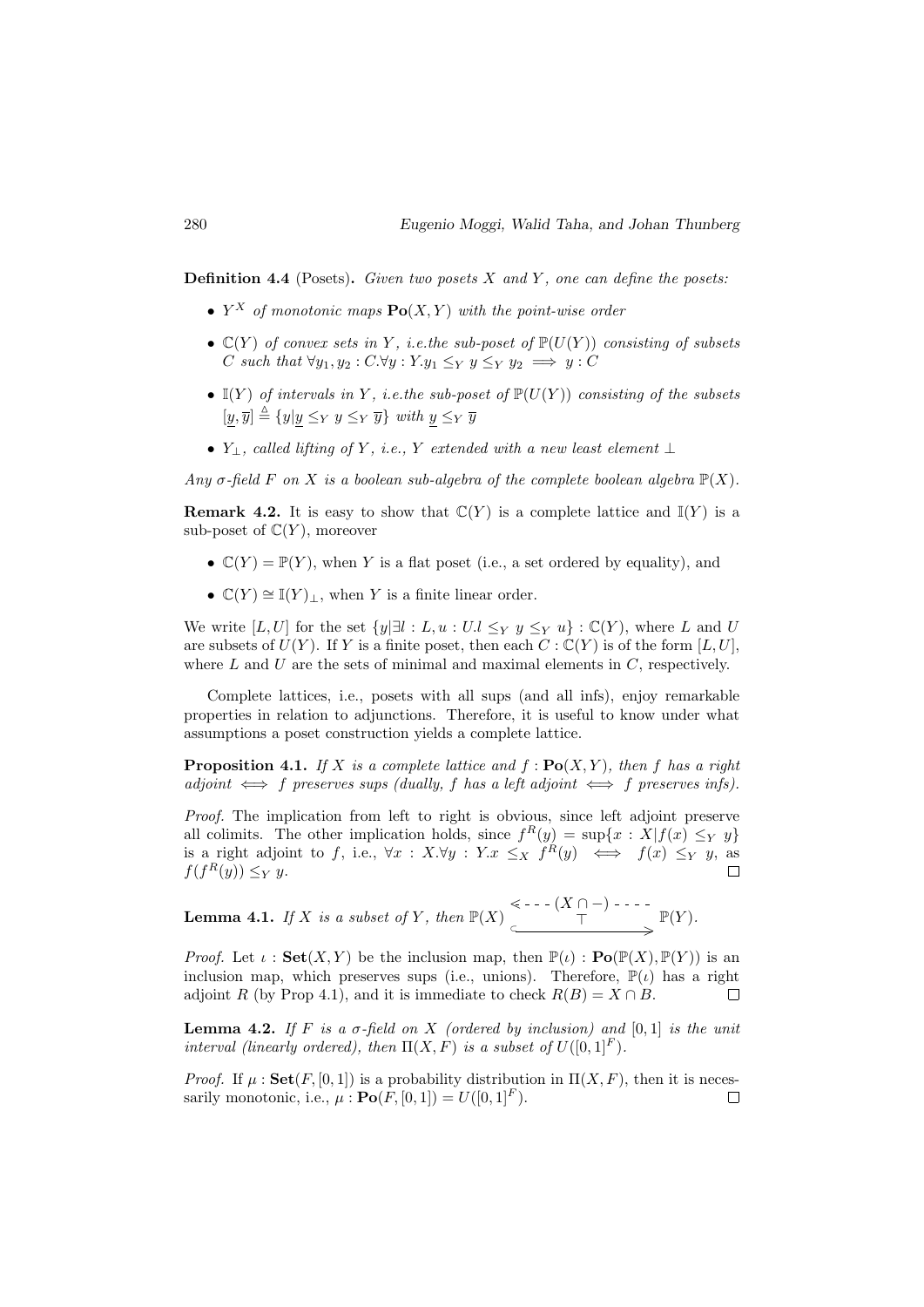**Lemma 4.3.** If Y is a complete lattice and X a poset, then  $Y^X$ ,  $\mathbb{C}(X)$  and  $\mathbb{I}(Y)$   $\perp$ are complete lattices. Finite  $\sigma$ -fields on X are finite boolean sub-algebras of  $\mathbb{P}(X)$ .

*Proof.* We prove only that  $\mathbb{I}(Y)_\perp$  has infs. More precisely, we identify  $\mathbb{I}(Y)_\perp$  with a subset of  $\mathbb{P}(U(Y))$ , namely  $\perp$  is identifies with the empty set  $\emptyset$ , and show that it is closed under intersections computed in  $\mathbb{P}(U(Y))$ . Consider a subset S of  $\mathbb{I}(Y)_\perp$ , if  $\bot : S$ , then inf  $S = \bot$ , otherwise  $S = \{[l_i, u_i] | i : I\}$ . If  $\bigcap_i S = \emptyset$ , then inf  $S = \bot$ , otherwise  $\bigcap_i S = [l, u]$  with  $l \triangleq \sup_i l_i \leq u \triangleq \inf_i u_i$ , i.e., inf  $S = [l, u]$ .  $\Box$ 

As stated earlier, adjunctions capture the over-approximation relation. The following theorem establishes sufficient conditions for the existence of such an adjunction for probability distributions:

**Theorem 4.1** (Approximation). If  $(X, F)$  is a measurable space,  $F_0$  is a sub-poset of F and  $Y_0$  is a complete sub-lattice of  $[0, 1]$ , then there are adjunctions

$$
\mathbb{P}(\Pi(X,F)) \xrightarrow{\begin{array}{c}\gamma \quad \text{if } (Y_0^{F_0})_{\perp} \\ \text{if } (Y_0^{F_0})_{\perp} \end{array}}
$$

where  $\gamma(\perp) = \emptyset$  and  $\gamma([l, u]) = {\mu : \Pi(X, F)| \forall A : F_0.l(A) \leq \mu(A) \leq u(A)}.$ 

*Proof.* We show that  $\gamma$  preserves infs for subsets  $\{[l_i, u_i] | i : I\}$  of  $\mathbb{I}(Y_0^{F_0})$ .  $Y_0^{F_0}$  is a complete lattice, thus we can define  $l \triangleq \sup_i l_i$  and  $u \triangleq \inf_i u_i$ , then

$$
\bigcap_i \gamma([l_i, u_i]) = \{ \mu : \Pi(X, F) | \forall i : I. \forall A : F_0. l_i(A) \le \mu(A) \le u_i(A) \}
$$
  
=  $\{ \mu : \Pi(X, F) | \forall A : F_0. l(A) \le \mu(A) \le u(A) \}$   
=  $\gamma([l, u])$  if  $(l \le u)$  else  $\gamma(\perp) = \gamma(\inf_i[l_i, u_i]))$ 

Since  $\mathbb{I}(Y_0^{F_0})_{\perp}$  is a complete lattice, then  $\gamma$  has a left adjoint (by Prop 4.1).  $\Box$ 

**Remark 4.3.** The adjunction in Thm 4.1 factors through  $\mathbb{C}(Y_0^{F_0})$ , namely

$$
\mathbb{P}(\Pi(X,F)) \xrightarrow{\gamma} \mathbb{C}(Y_0^{F_0}) \xrightarrow{\gamma} \mathbb{C}(Y_0^{F_0}) \xrightarrow{\gamma} \mathbb{I}(Y_0^{F_0})_{\perp}.
$$

Given a measurable space  $(X, F)$ , we relate the notions of interval probabilities in [14] to the posets and adjunctions in Thm 4.1.

- An R-probability [14, Def 2.2] is roughly an interval  $[l, u] : \mathbb{I}([0, 1]^F)$  such that  $\gamma([l, u]) \subseteq \Pi(X, F)$  is non-empty. However, in [14] the maps  $l, u : \mathbf{Set}(F, [0, 1])$ were not required by the author to be monotonic.
- An F-probability [14, Def 2.4] is an R-probability such that  $[l, u] = \alpha(\gamma([l, u]))$ , or equivalently  $[l, u] = \alpha(D)$  for some non-empty subset D of  $\Pi(X, F)$ . Monotonicity of  $l$  and  $u$  is not required explicitly, but it follows from the extra axiom that a R-probability must satisfy to be a F-probability.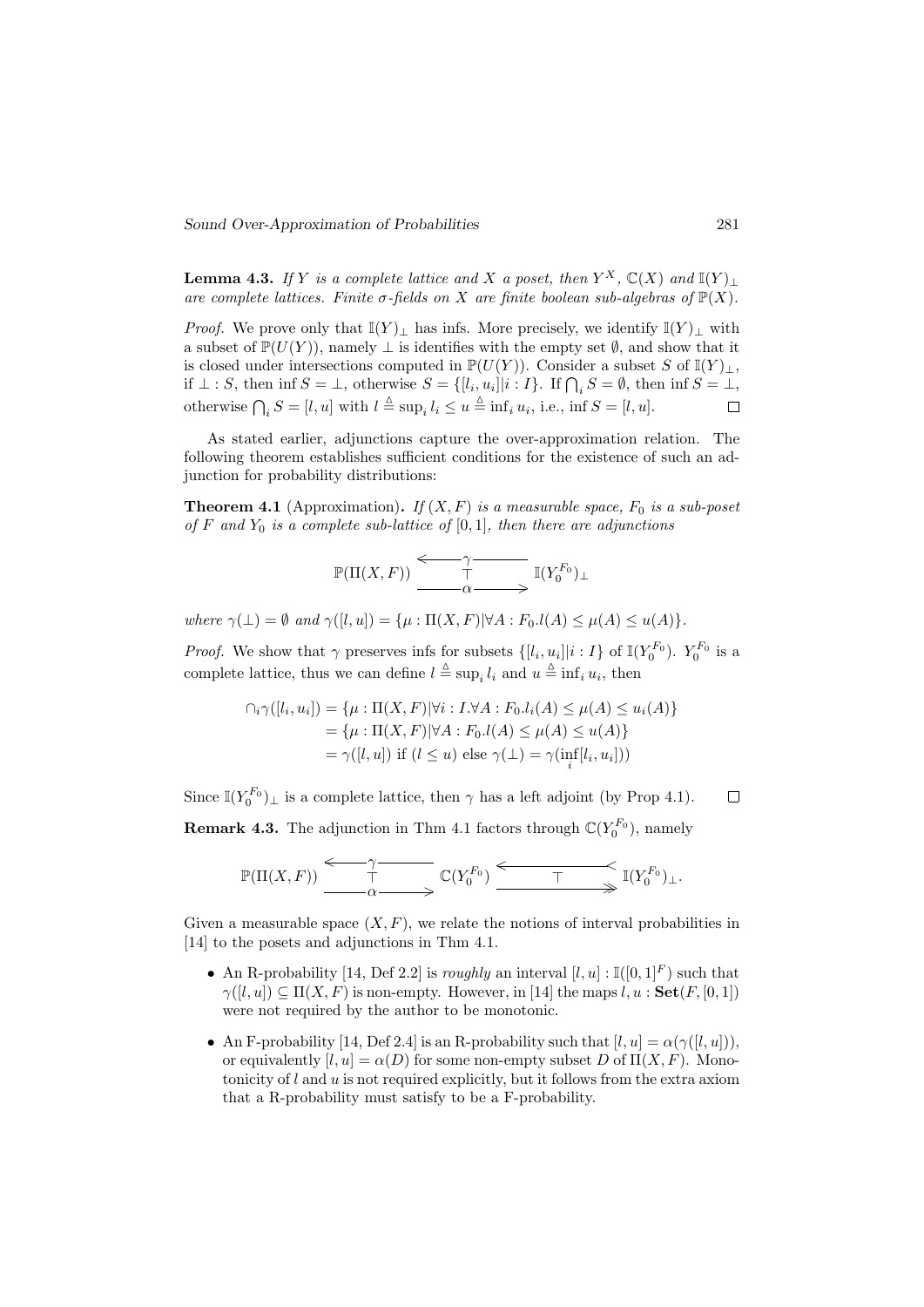• A partially determined R-probability [14, Def 2.7] consists of two subsets  $F_l, F_u \subseteq F$  and two maps  $l : \mathbf{Set}(F_l, [0,1])$  and  $u : \mathbf{Set}(F_u, [0,1])$  such that the set  $\gamma([l, u]) = {\mu : \Pi(X, F)| \forall A : F_l.l(A) \leq \mu(A) \land \forall A : F_u . \mu(A) \leq u(A)}$ is non-empty. One can always extend l and u to  $F_0 = F_l \cup F_u$ , by taking 0 as default value for l and 1 as default value for u, so that  $\gamma([l, u])$  is unchanged.

If  $F_0 \subseteq F$  is a partition of X, then  $l, u : \mathbf{Set}(F_0, [0, 1])$  are trivially monotonic, because the partial order on  $F_0$  is equality.

• A partially determined F-probability [14, Def 2.8] with  $F_l = F_u = F_0 \subseteq F$ is an interval  $[l, u] : \mathbb{I}([0, 1]^{F_0})$  such that  $[l, u] = \alpha(\gamma([l, u])),$  or equivalently  $[l, u] = \alpha(D)$  for some non-empty subset D of  $\Pi(X, F)$ .

# 5 Sound Over-Approximation Algorithm

Given an over-approximation relation defined by an adjunction, it is easy to specify the requirements for an algorithm computing over-approximations, and give sufficient conditions for its correctness.

**Specification.** Given an MTS  $t : S \to M(S)$ , where  $M(S) = P_+(D_d(E(S))),$ and a configuration  $c : M(S)$  we would like to compute  $T_n(c) = (t^*)^n(c) : M(S)$ . However, t and c are not suitable inputs for an algorithm, since the set  $M(S)$  is uncountable (even when  $S$  is finite).

Following a standard approach in abstract interpretation, we replace  $M(S)$  with a finite complete lattice  $A$ , the *abstract domain*, replace  $t^*$  and  $c$  with their *abstract* interpretations  $g : \mathbf{Po}(A, A)$  and  $a : A$ , and compute the abstract interpretation  $g^{n}(a) : A \text{ of } (t^{*})^{n}(c).$ 

The map  $t^*$  is monotonic and preserves non-empty unions, thus it extends in a unique way to a monotonic union preserving map  $f : \textbf{Po}(C, C)$ , where C is the complete lattice  $\mathbb{P}(D_d(E(S))),$  moreover  $T_n(c) = f^n(c)$ , since f extends  $t^*$ . In this way we have moved from Set to Po, thus we can use adjunctions in Po to relate the complete lattice  $C$  with an abstract domain  $A$ .

Choice of over-approximation relation. Since  $D_d(E(S))$  is embedded into  $\Pi(X, F)$ , where  $(X, F) = (E(S), P(E(S))),$  by Lemma 4.1 and Thm 4.1, any choice of finite subset  $F_0$  of F and finite sub-lattice  $Y_0$  of  $[0, 1]$  gives an adjunction between  $C = \mathbb{P}(D_d(E(S)))$  and the finite lattice  $A = \mathbb{I}(Y_0^{F_0})_{\perp}$ 

$$
C = \mathbb{P}(D_d(E(S))) \xrightarrow{\leftarrow} \overbrace{\top}^{\gamma} \mathbb{I}(Y_0^{F_0})_{\perp} = A
$$

**Algorithm.** Given  $a : A$  and  $g : \textbf{Po}(A, A)$ , compute  $g^n(a) : A$ . Since A is a finite lattice, we have an algorithm, but we need to make some assumptions on  $a$  and  $q$ . to ensure its correctness, i.e., that  $g^{n}(a)$  over-approximates  $T_{n}(c)$ .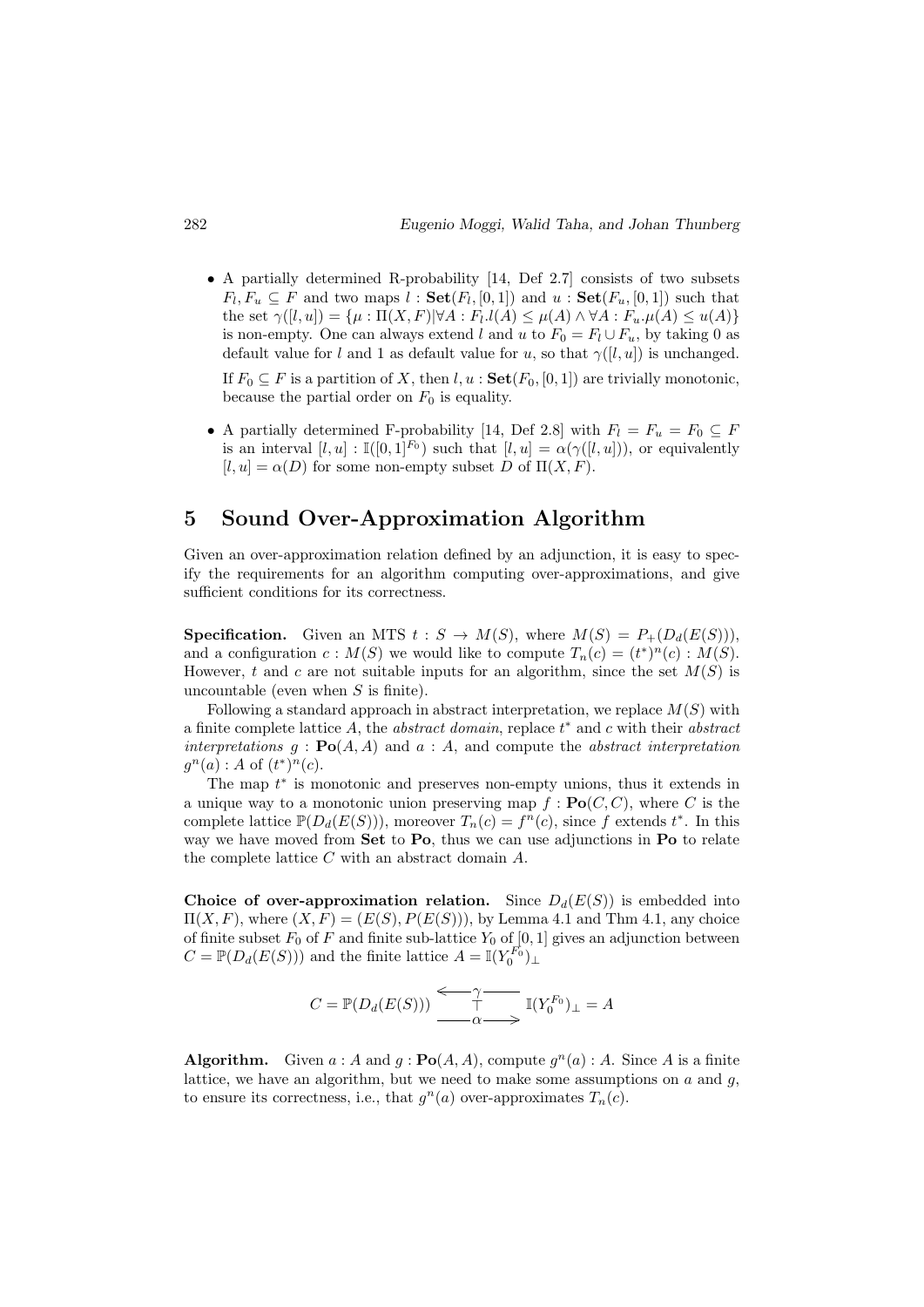**Correctness.** If  $a : A$  over-approximates  $c : C$ , i.e.,  $c \leq_{\gamma} a$ , and  $g : \textbf{Po}(A, A)$ over-approximates the extension f of  $t^*$ , i.e.,  $\forall a : A.f(\gamma(a)) \leq_{\gamma} g(a)$ , then  $g^n(a) : A$ over-approximates  $T_n(c) = f^n(c)$ : C, i.e.,  $f^n(c) \leq_\gamma g^n(a)$ .

The proof is a straightforward induction on  $n$ , which relies only on having an adjunction between  $C$  and  $A$ , thus one may consider other choices of finite lattices A, besides interval probabilities. Moreover, the adjunction determines a best choice of over-approximations a and g, given c and f, namely:  $a = \alpha(c)$  and  $g = \alpha \circ f \circ \gamma$ .

Accuracy. In addition to correctness one would like *accuracy*. If we focus on the probability of failure, then we can use the monotonic map  $p_E : C \to [0,1]$ mapping a configuration c to  $\sup\{p(fail)|p : c\}$ , and define the **inaccuracy** of the result computed by the over-approximation algorithm as  $p_E(\gamma(g^n(a))) - p_E(f^n(c))$ . Under the assumption of correctness, this quantity is always in the interval  $[0, 1]$ , and when it is closer to 0, it mean better accuracy.

The adjunction C  $\leftarrow$  $\top$  $\alpha \longrightarrow$ A is the critical choice for achieving accuracy, since it determines the unique *best choice* of over-approximations  $a$  and  $q$ , given

# 5.1 Example of Approximation

the initial configuration  $c : M(S)$  and the MTS  $t : S \to M(S)$ .

We apply the approach to the MTS of Sec 3.2, and show that the over-approximation algorithm is inaccurate, whenever the abstract domain A is of the form  $\mathbb{I}(Y_0^{F_0})_{\perp}$ . We claim (without proof) that for these simple MTS the algoritm can achieve inaccuracy less than  $\epsilon$ , by choosing an abstract domain of the form  $\mathbb{C}(Y_0^{F_0})$  (see Def 4.4, Rmk 4.2 and 4.3).

Recall that the state space of the MTS  $f : S \to E(S)$  is  $S = (S_V \times S_X)^2$ , where  $S_V = [1, 3]$  and  $S_X = [-16, 1]$ , and f depends on a sampling interval  $\delta > 0$ , but the probability of collision is insensitive to  $\delta$ , thus we fix  $\delta = 1$ . The initial configuration  $c: P_{+}(D_{d}(S))$  depends on a partition of  $V(0) = [1.9, 2.1] \subset S_{V}$  into  $m > 0$  intervals of size  $0.2/m$ , thus we write  $c(m)$ , to make this dependency explicit. Moreover, we must allow  $m$  to grow, in order to approximate with increasing accuracy the uniform distribution used by the continuous model. Therefore, also the abstract domain  $A(m)$  should depend on m. Given  $m > 0$ , define  $A(m) = \mathbb{I}(Y_m^{F_m})_{\perp}$ , where

- $Y_m$  is the sub-lattice of [0, 1] whose  $m + 1$  elements are  $i/m$  for  $i : m + 1$ ,
- $F_X(m)$  is the finite partition of  $S_X$  into intervals of size  $\epsilon = 0.2/m$ , similarly
- $F_V(m)$  is the finite partition of  $S_V$  into intervals of size  $\epsilon$ ,
- $F_m$  is the finite partition of S into hyper-cubes given by  $(F_V(m) \times F_X(m))^2$ .

We show that the best over-approximation [l, u] of  $c(m)$  in :  $A(m)$  is unsatisfactory. To do this consider u, i.e., the smallest  $u: Y_{m}^{F_{m}}$  s.t.  $\forall p: c(m) \forall B: F_{m}.p(B) \leq u(B)$ , and define a probability distribution  $q \leq u$  for which the collision is certain.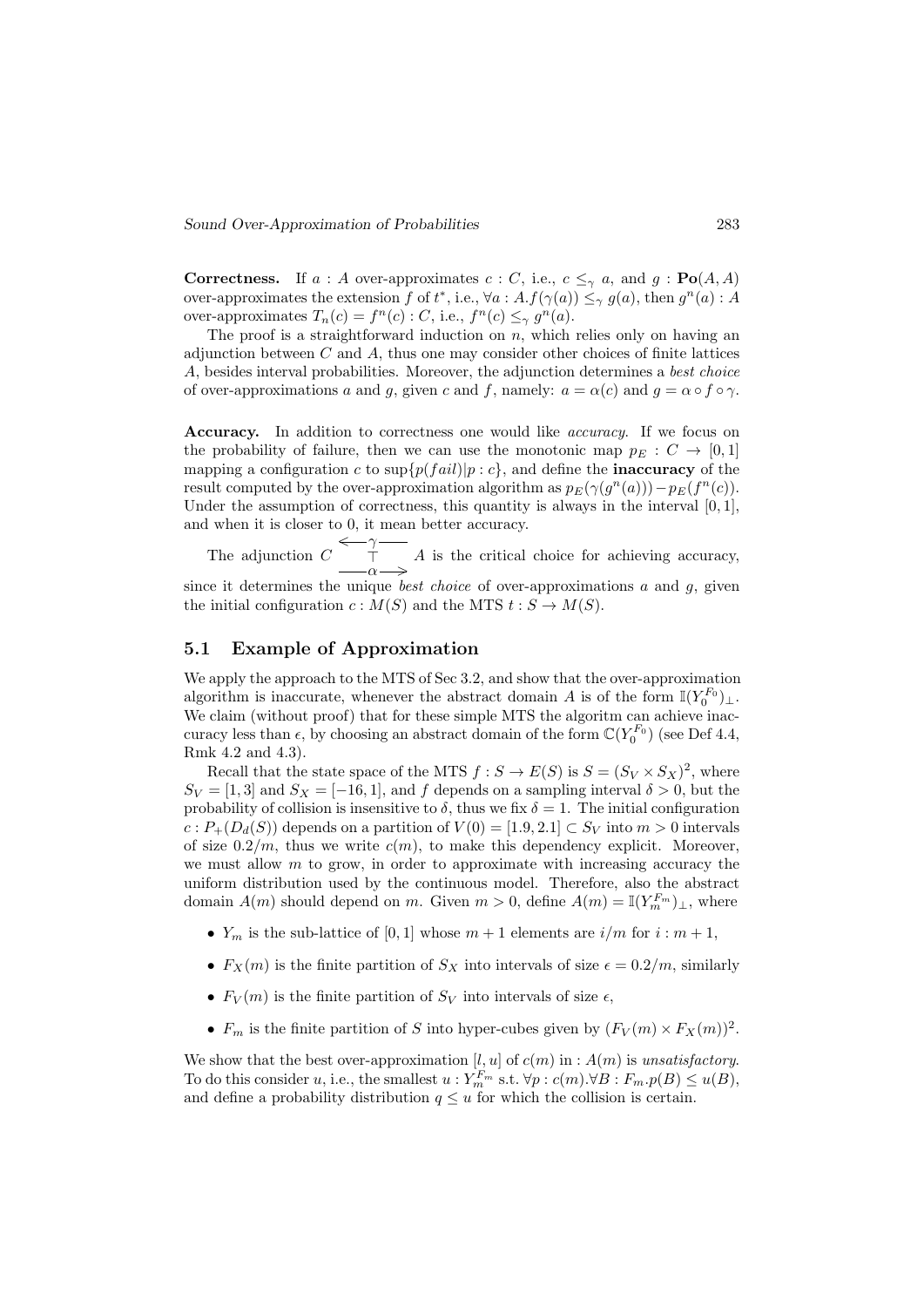- 1. ∀x :  $X(0)$ .∀v :  $V(0)$ .∃p :  $c(m)$ . $p((v, x), (v, x)) = 1/m^2$  by definition of  $c(m)$
- 2. for  $x: X(0)$  denote with  $B_X(x)$  the unique  $B: F_X$  s.t.  $x \in B$ , similarly for  $v: V(0)$  denote with  $B_V(v)$  the unique  $B: F_V$  s.t.  $v \in B$ , then
- 3.  $\forall x: X(0). \forall v: V(0).1/m^2 \leq u((B_V(v) \times B_X(x))^2)$
- 4. by definition of  $F_X$  there are at least m elements in  $F_X$  that intersect  $X(0)$ , similarly there are at least m elements in  $F_V$  that intersect  $V(0)$ , denote them by  $B_{X,i}$  and  $B_{V,i}$  with  $i : m$
- 5. choose two *m*-tuples  $(x_i|i : m)$  and  $(v_i|i : m)$  s.t.  $\forall i : m.B_{X,i} = B_X(x_i)$  and  $\forall i : m.B_{Vi} = B_V(v_i)$ , and consider the probability distribution  $q : D_d(S)$ s.t.  $\forall i, j : m.q(s_{i,j}, s_{i,j}) = 1/m^2$ , where  $s_{i,j} = (v_j, x_i)$
- 6. clearly  $\forall B : F_m(q|B) \leq u(B)$ , and each s in the support of q leads to a collision, because the two cars have the same speed and position.

## 6 Conclusions and Future Work

The main contribution of this paper is to place the notion of interval probability in the context of the category Po of posets and monotonic maps (Sec 4), so that one can use general techniques from abstract interpretation to compute overapproximations of the probability of failure (Sec 5) for a system described by a monadic transition system.

Key insights from the work are the use of monads to generalize the notion of set extensions and of lattices and abstract interpretation as means for abstracting away from concrete representations of bounds. The work also raises the question of whether there is a way to avoid the reliance on the axiom of choice (AC).

Here we consider only monadic transition systems in the category of sets (Sec 2). This is fully satisfactory for modeling systems with a discrete state space, for which discrete probability distributions suffice, but not so for continuous or hybrid systems. In future work it will be interesting to explore the treatment of systems with a continuous state space. The main difficulty in replacing sets with more general spaces is the modeling of non-determinism. For instance, in the category of measurable spaces the Giry monad [4] plays the role of the monad  $D_d$  for modeling probabilistic systems, but there is no obvious analog of the monad  $P_{+}$ , and more importantly no systematic way for adding non-determinism to a monad on measurable spaces. It will be interesting to explore solutions to this problem.

#### Acknowledgment

We thank Eric Järpe for discussions and the reviewers for their valuable comments.